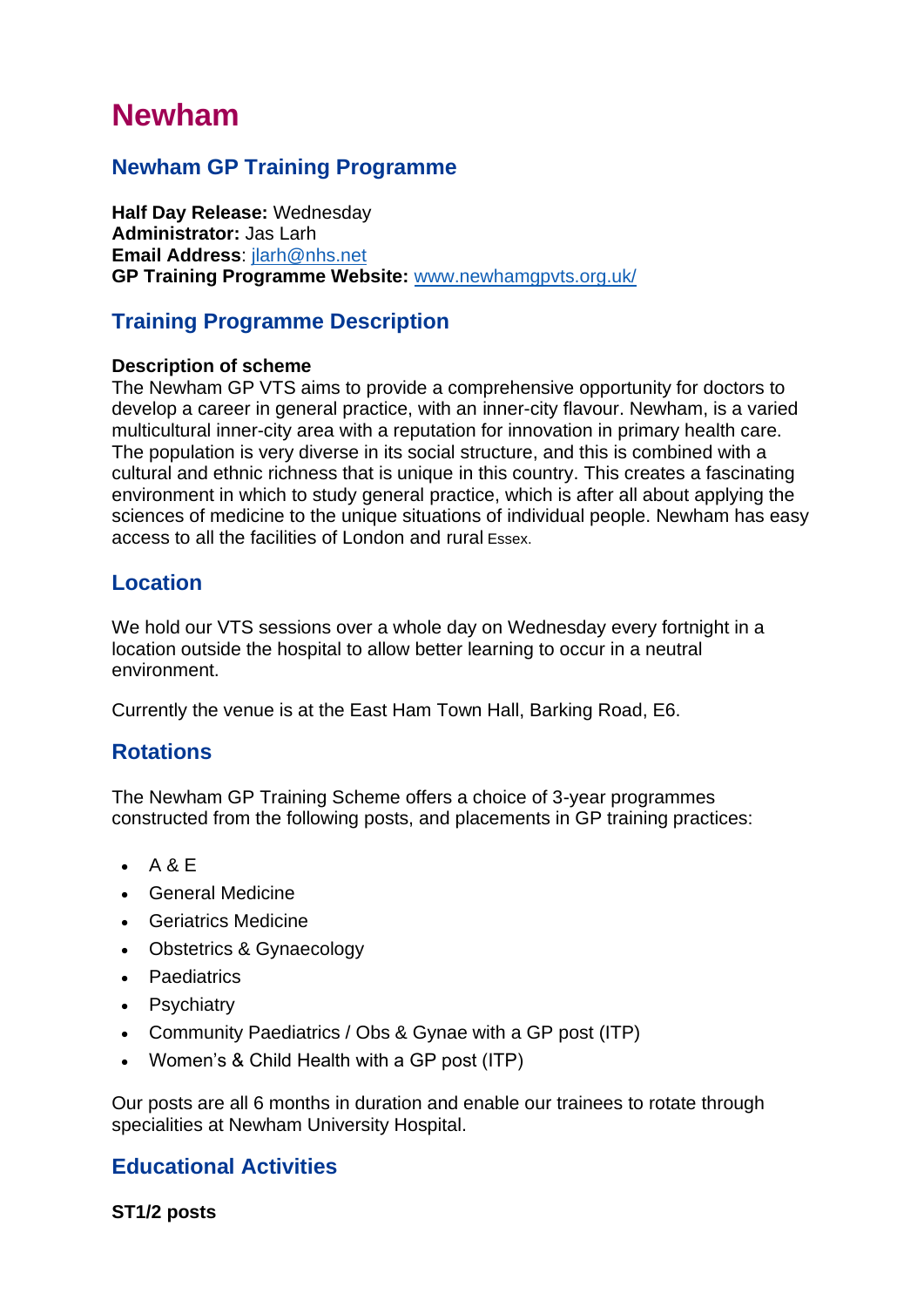In addition to the release day specialty teaching, all our ST posts offer bread and butter district general hospital experience relevant to general practice. We also have some community based posts (ITP posts). The population offers very varied clinical opportunities from which to learn. The training seems to ensure that if you don't see it here you won't see it anywhere!

#### **ST3 (registrar) posts**

Our trainers work from a range of different training practices which range from large to small practices each with their unique style but all offering a structured and supported educational post.

#### **Day release**

Most schemes have a half day release course. We have the advantage of a whole day release system, meeting every 2 weeks for all trainees (ST1/2/3). We meet at an independent venue in the local Town Hall so trainees can get away from hospitals and cannot be bleeped.

This effectively increases the time set aside for training and means we can be more flexible in teaching methods. We can also develop themes more fully and build time for peer support and group working – the best way to learn is with an enthusiastic group of peers. With the three programme directors we provide a mix of large and small group teaching with each trainee being placed in a small peer group led by one of the programme directors.

The group work is planned by the group based on our curriculum framework, and arranged by the programme directors. Both the educational element of the course and the process of being part of the group are important elements of training. We are also able to offer our own child health promotion modules.

#### **Residentials**

Each year we hold a 2 day residential course for all the group. This is educationally intensive and also great fun in a nice hotel with good food somewhere in the South of England. Vast amounts of learning happens effortlessly as we enjoy ourselves and play games.

We also hold a 2 day summer residential, usually based nearer home for ST3s only, looking at issues of special interest to those in their last year.

## **Highlights**

- Become part of a strong supportive enthusiastic group of learners
- Everyone can attend the whole day release: no 'problem jobs'
- The experienced and enthusiastic programme directors ensure a flexible and innovative educational style
- Residentials that are effective relevant and fun
- SHO jobs offer truly general but very varied clinical experience.
- A good range of training practices to choose from

## **Promoting Leadership; locally and Nationally**